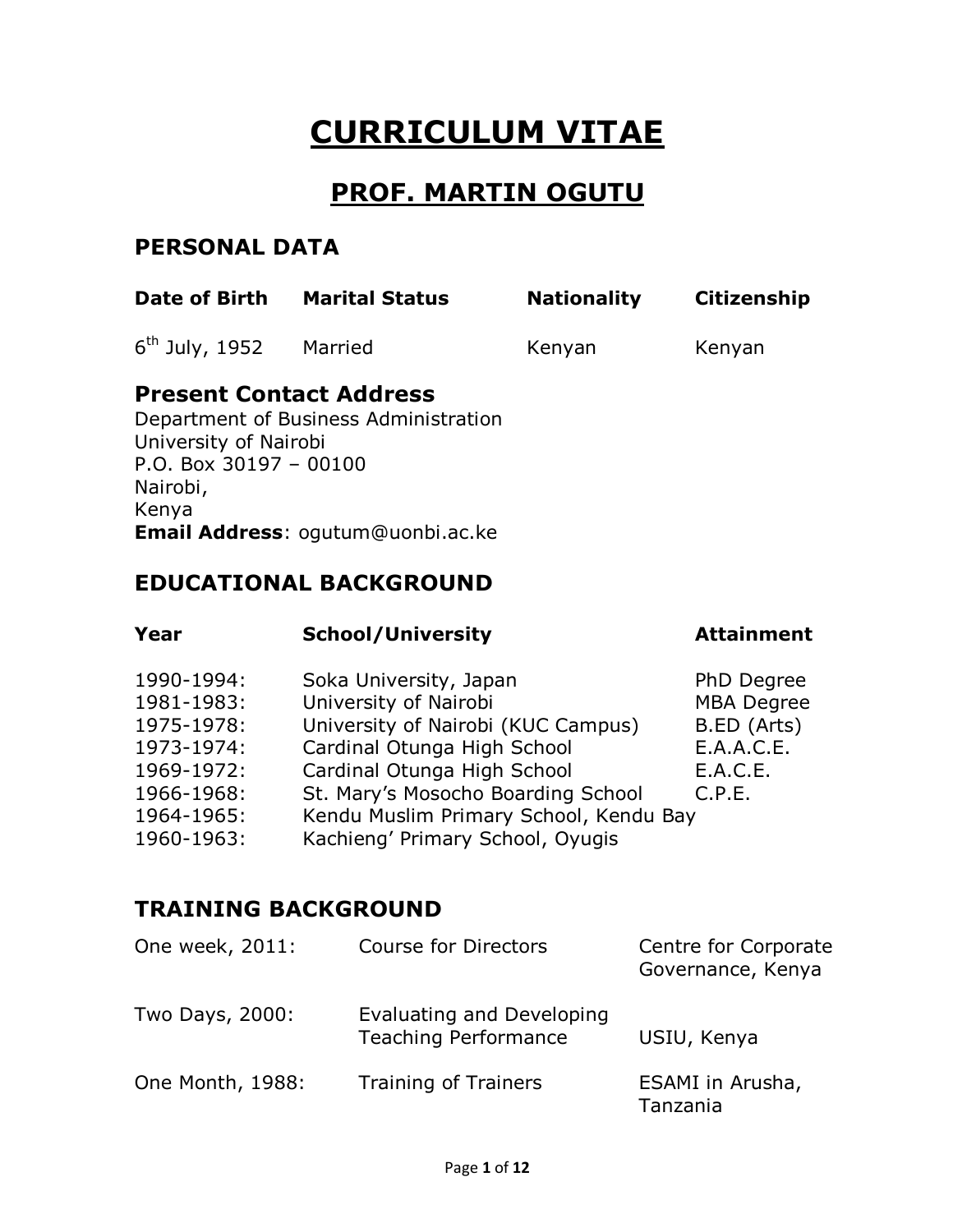## **EMPLOYMENT BACKGROUND Year Employer Position**

| Associate Professor                        |
|--------------------------------------------|
| Senior Lecturer                            |
| Lecturer                                   |
| <b>Graduate Assistant</b>                  |
| Teachers Service Commission Study Leave    |
| <b>Teachers Service Commission Teacher</b> |
|                                            |

## **POSITIONS HELD/RESPONSIBILITIES**

| Year          | <b>Position</b>                                                            | <b>Organization</b>                             |
|---------------|----------------------------------------------------------------------------|-------------------------------------------------|
| 2005 to date: | Occasionally chaired Technical Evaluation<br><b>Committees for Tenders</b> | University of<br>Nairobi                        |
| 2003-2009:    | Head of Department of Business<br>Administration                           | University of<br>Nairobi                        |
| 1998-2003:    | Coordinator, MBA Programme                                                 | University of<br>Nairobi                        |
| 1997-2002:    | Management and Supervisory Training<br><b>Committee Member</b>             | Directorate of<br>Industrial<br>Training, Kenya |
| 1986-1990:    | Supervisor of Examiners                                                    | Kenya National<br>Examinations<br>Council       |
| 1986-1988:    | Served as Warden for Tom Mboya Hall                                        | University of<br>Nairobi                        |
| 1983-1986:    | Team Leader of Examiners                                                   | Kenya National<br>Examinations<br>Council       |

## **EXAMINATION EXPERIENCE**

| Year            | <b>Position</b>          | <b>Institution</b>            |
|-----------------|--------------------------|-------------------------------|
| $2011$ to date: | <b>External Examiner</b> | Multimedia University College |
| 2009 to date:   | <b>External Examiner</b> | Kisii University College      |
| 2007 to date:   | <b>External Examiner</b> | Nazarene University           |
| 2007 to date:   | <b>External Examiner</b> | <b>Catholic University</b>    |
| 2006 to date:   | <b>External Examiner</b> | <b>Maseno University</b>      |
| 2005 to date:   | <b>External Examiner</b> | Jomo Kenyatta University      |
|                 | Page 2 of 12             |                               |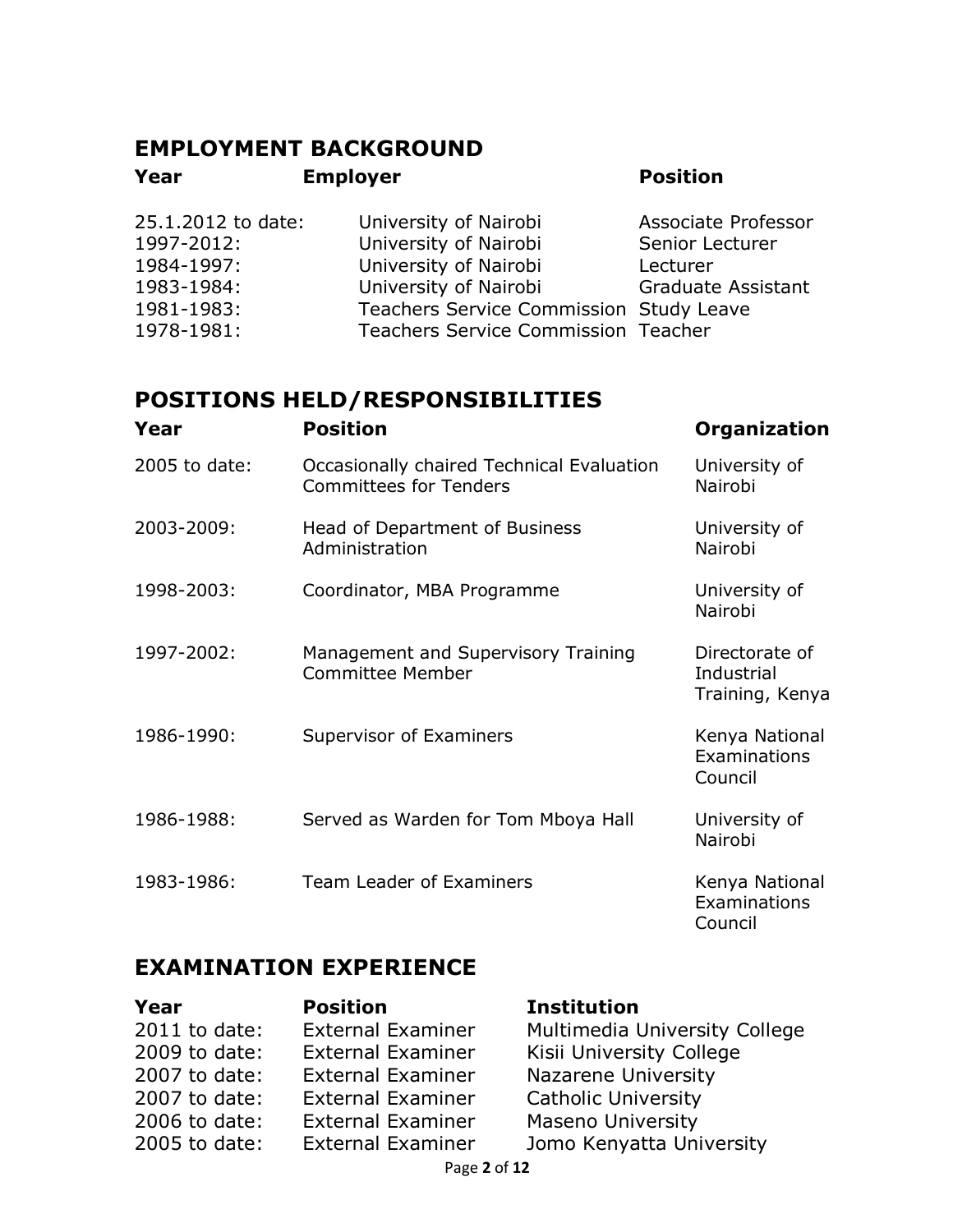| 2006 to 2010: | <b>External Examiner</b>        | <b>Masinde Muliro University</b><br>of Agriculture & Technology |
|---------------|---------------------------------|-----------------------------------------------------------------|
| 2003-2006:    | External Examiner               | <b>Egerton University</b>                                       |
| 2002-2006:    | <b>External Examiner</b>        | Kenyatta University                                             |
| 1998-2002:    | <b>External Examiner</b>        | Moi University                                                  |
| 1999-2002:    | <b>External Examiner</b>        | <b>Makerere University</b>                                      |
| 1999-2002:    | <b>External Examiner</b>        | Dar-es-Salaam University                                        |
| 1986-1990:    | Supervisor of Examiners         | Kenya National                                                  |
|               |                                 | <b>Examinations Council</b>                                     |
| 1983-1986:    | <b>Team Leader of Examiners</b> | Kenya National                                                  |
|               |                                 | <b>Examinations Council</b>                                     |
| 1979-1983:    | Examiner                        | Kenya National                                                  |
|               |                                 | <b>Examinations Council</b>                                     |

## **DOCTORAL THESES EXTERNALLY EXAMINED**

- 1. Factors that Affect service Quality of Teaching Staff in Universities in Kenya. Jomo Kenyatta University of Agriculture & Technology, 2011
- 2. The Relationship between Business Management Training and Small and Medium-Sized Enterprises' Growth in Kenya. Kenyatta University, 2011
- 3. Effects of Mobile Phones' Service Quality on Customers' Satisfaction: The Case of University Students in Tanzania. Kenyatta University, 2011
- 4. Utilization of Emotional Intelligence and Transformational Leadership for the Enhancement of Employee Engagement in Public Universities in Kenya. Jomo Kenyatta University of Agriculture & Technology, 2011
- 5. Role of Conflict Management in Organizational Performance: A Survey of Educational Institutions in Machakos District, Kenya. Jomo Kenyatta University of Agriculture &Technology, 2011
- 6. The Determinants of Information and Communication Technology by Small and Medium Enterprises within the Health Sector in Nairobi, Kenya. Kenyatta University, 2010
- 7. The Contribution of Entrepreneurship Education to the Development of Entrepreneurship Self-Efficiency and Intentions among University Students in Uganda. Kenyatta University, 2010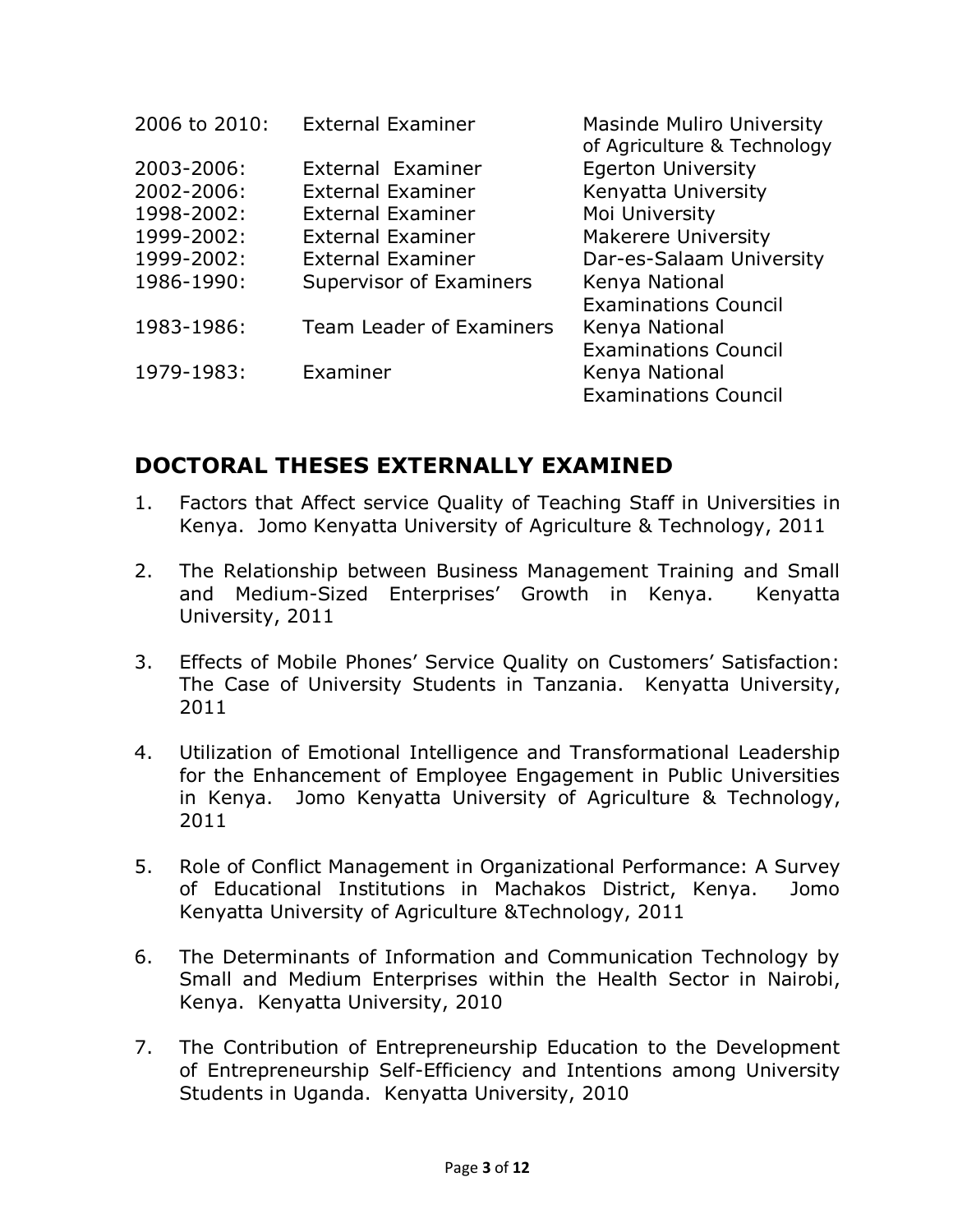- 8. Entrepreneurial Personality and Stakeholder Patronage Factors Influencing Growth of Micro-Enterprises Manufacturing Metallic Products at Kamukunji in Nairobi, Kenya. Kenyatta University, 2009
- 9. Analysis of Factors that Determine the Performance of Kenyan Technology-Based Firms. Kenyatta University, 2009
- 10. An Investigation of Constraints to Savings Mobilization for Growth of Women-Owned SMEs in Kisumu and Kakamega Districts in Kenya. Kenyatta University, 2009
- 11. Organizational Learning, Competitive Advantage and Firm Performance: An Empirical Study of Kenyan SMEs in the Manufacturing Sector. Jomo Kenyatta University of Agriculture & Technology, 2008

## **TEACHING EXPERIENCE**

| Global Business Management (PhD)      |                          | University of Nairobi   |
|---------------------------------------|--------------------------|-------------------------|
| Advanced Strategic Management (PhD)   |                          | University of Nairobi   |
| Organization Theory & Behaviour (PhD) |                          | University of Nairobi   |
| Strategic Management (MBA)            |                          | University of Nairobi   |
| Advanced Strategic Management (MBA)   | $\overline{\phantom{0}}$ | University of Nairobi   |
| Management of Strategic Change (MBA)  | $\overline{\phantom{0}}$ | University of Nairobi   |
| Management Practice (MBA)             |                          | University of Nairobi   |
| Research Methodology (MBA)            |                          | University of Nairobi   |
| Marketing Research (MBA)              |                          | University of Nairobi   |
| Global Strategic Management (MBA)     |                          | University of Nairobi   |
| Organizational Behaviour (MBA)        |                          | University of Nairobi   |
| Marketing Research (MBA & B.Com)      |                          | University of Nairobi   |
| Marketing Management (B.Com)          |                          | University of Nairobi   |
| <b>Business Studies (B.Com)</b>       |                          | University of Nairobi   |
| International Marketing (B.Com)       |                          | University of Nairobi   |
| Organizational Behaviour (B.Com)      |                          | University of Nairobi   |
| Organization Theory (B.Com)           |                          | University of Nairobi   |
| Management for Engineers              |                          | University of Nairobi   |
| <b>English Conversion</b>             |                          | Soka University, Tokyo  |
|                                       |                          | Japan                   |
| Commerce (K.C.E.)                     |                          | Mirogi Boys Sec. School |
| Principles of Accounts                |                          | Mirogi Boys Sec. School |
| English Language                      |                          | Mirogi Boys Sec. School |
| Literature in English                 |                          | Mirogi Boys Sec. School |
|                                       |                          |                         |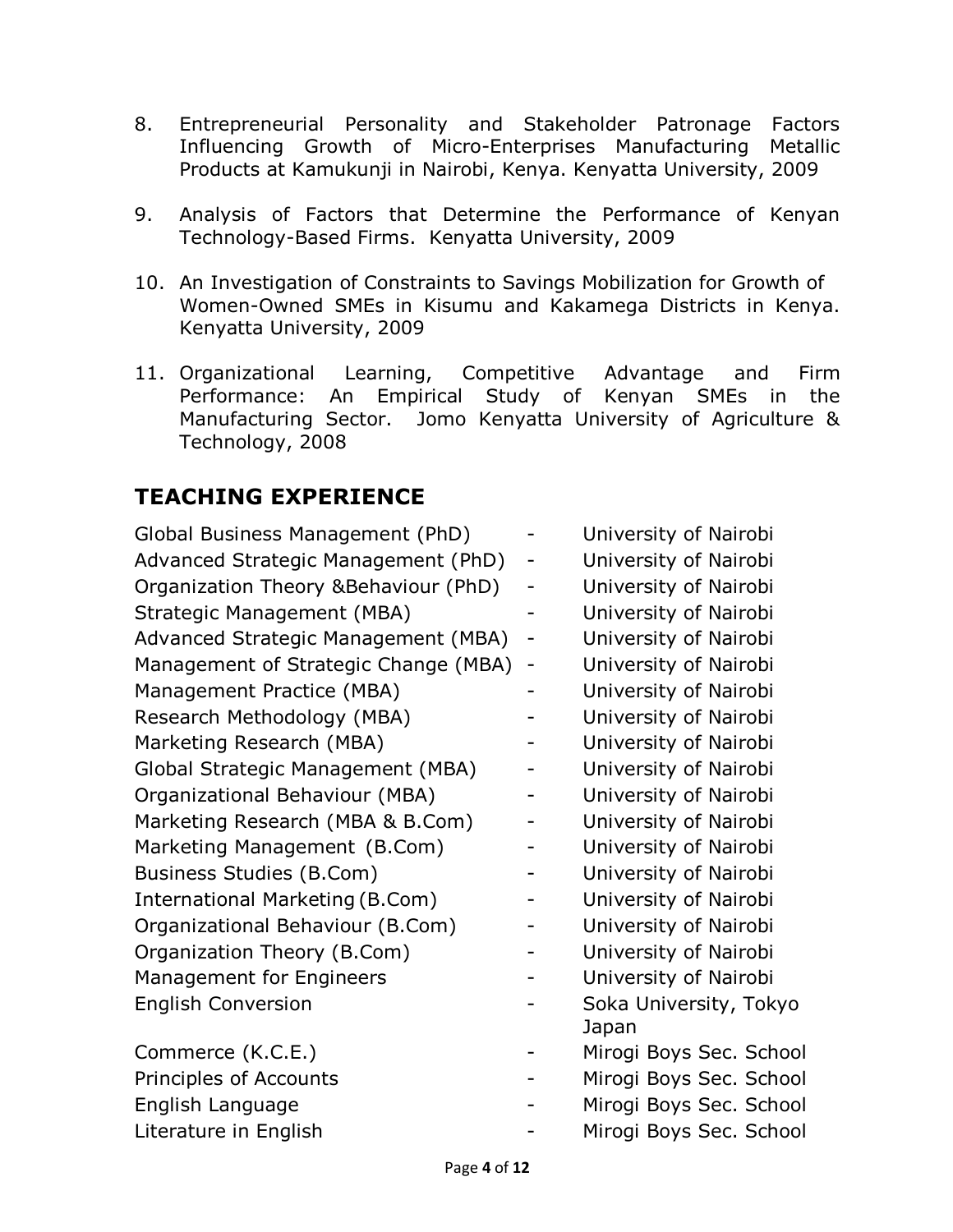## **AWARDS**

The Mobil Oil Merit Award for being the best B.Ed. Business Education Graduand, 1978, Kenyatta University

## **PUBLICATIONS**

#### **Articles in Peer Reviewed Journals**

- 1. Ojera P.B., Ogutu M., Siringi E.M. and Othuon L.A. (2011). Belief Control Practices and Organizational Performance: A Survey of Sugar Industry in Kenya. *African Research Review*. 5(4), 1-17
- 2. Njanja W.L., Pallisier R. and Ogutu M. (2011). The Integrative Effects of Various Management Strategies in the Performance of MSMES. *International Business and Management*. 2(2), 105-116
- 3. Ongore V.O., K'Obonyo P.O. and Ogutu M. (2011). Implications of Firm Ownership Identity and Managerial Discretion on Financial Performance: Empirical Evidence from Nairobi Stock Exchange. *International Journal of Humanities and Social Science*. 1(13), 187-195
- 4. Ongore V.O., K'Obonyo P.O. and Ogutu M. (2011). Implications of Shareholder Types on Financial Performance: Empirical Evidence from Listed Companies in Kenya. *Interdisciplinary Review of Economics and Management*. 1(1), 10-15
- 5. Ojera P.B., Ogutu M. and Othuon L.A. (2011). Strategic Control Practices: Evidence from Sugar Industry in Kenya. *AIM Explore – A Journal of Management Awareness*. 8(Jan. – June), 22-33
- 6. Munyoki J., Kibera F. and Ogutu M. (2011). Effects of Demographic Characteristics on the Relationship between Technology Transfer and Organizational Performance: A Study of Medium and Large Manufacturing Firms in Selected Industries in Kenya. *Business Administration and Management*. 1(6)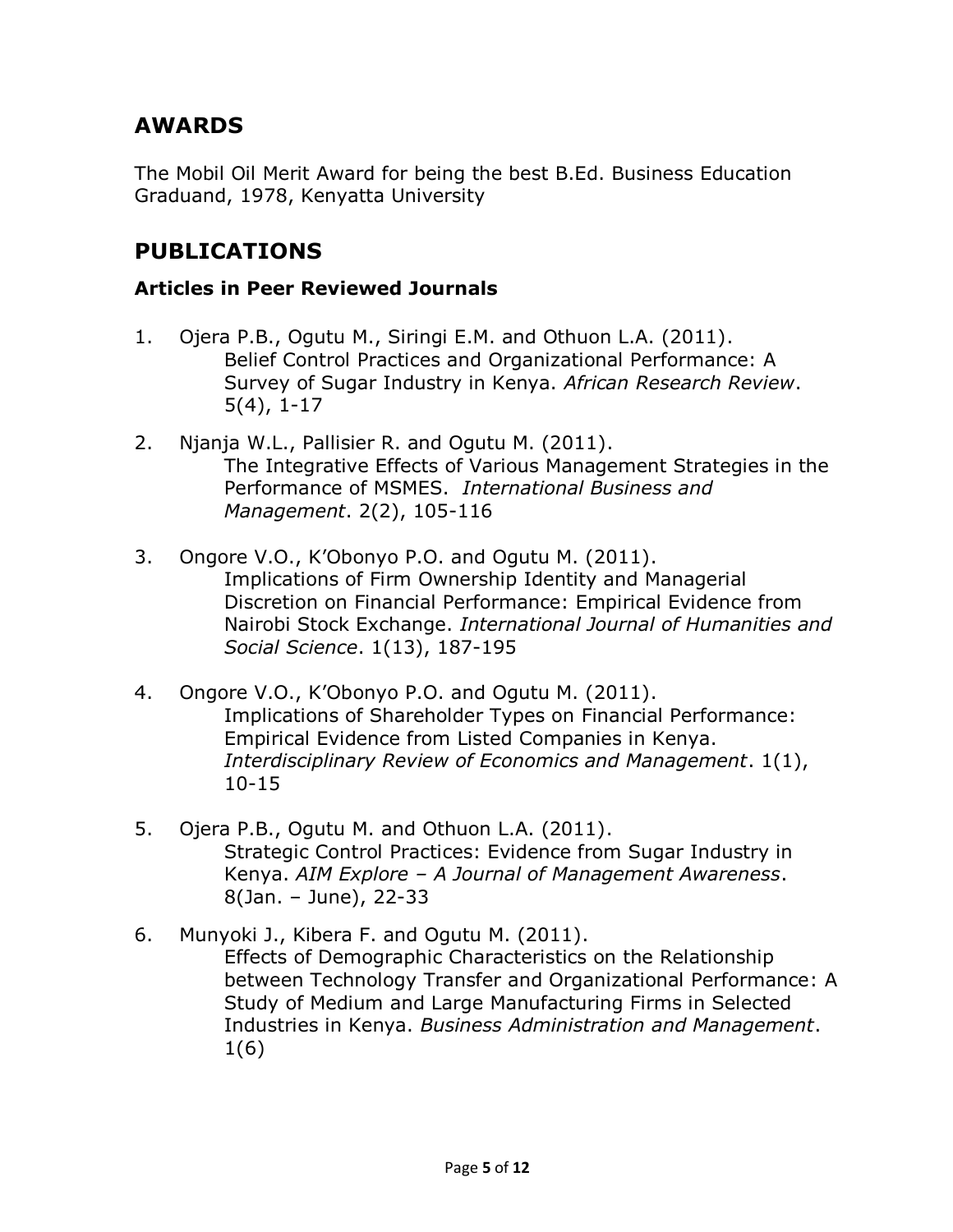- 7. Munyoki J., Kibera F. and Ogutu M. (2011). Extent to which University-Industry Linkages exists in Kenya: A Study of Medium and Large Manufacturing Firms in Selected Industries in Kenya. *Business Administration and Management*. 1(4), 163-169
- 8. Ogollah K., Awino Z.B. and Ogutu M. (2011). Strategy Structure Environment Linkage and Corporate Performance: A Conceptual Overview. *Business Administration and Management*. 1(3), 101-113
- 9. Awino Z.B., Muchemi A.W. and Ogutu M. (2011). Diversity in Top Management Teams and Effects on Corporate Performance. *Business Administration and Management*. 1(3), 82-92
- 10. Njanja W.L., Pelissier R. and Ogutu M. (2010). An Investigation into the Effect of Management Factors on Performance of Micro, Small and Medium Enterprises in Kenya. *International Journal of Business and Management*. 5(11), 66-73
- 11. Medinets A., Muchai M. and Ogutu M.O. (2009). The Effect of Psychic Distance on Kenya's Export Destinations. *International Journal of Management and Information Systems*. 13(1), 23-34
- 12. Munyoki J.M., Kibera F.N. and Ogutu M. (2008): The Influence of Technology Transfer on Organizational Performance: A Study of Medium and Large Manufacturing Firms in Selected Industries in Kenya. *Business Management Review*. 12(1), 64-82
- 13. Lelei J. and Ogutu M. (1997). A Critique of Markov Analysis in Forecasting Market shares. *Business Management Review*. 4(2)
- 14. Ogutu M. (1996). Impact of Gender on Perception of Managerial Leadership. *The Nairobi Journal of Management*, July
- 15. Matsui T., Kakuyama T., Onglatco M. and Ogutu M. (1995). Women's Perceptions of Socio-Sexual Behaviour: A Cross-Cultural Replication. *Journal of Vocational Behaviour*. 46(2), 203- 215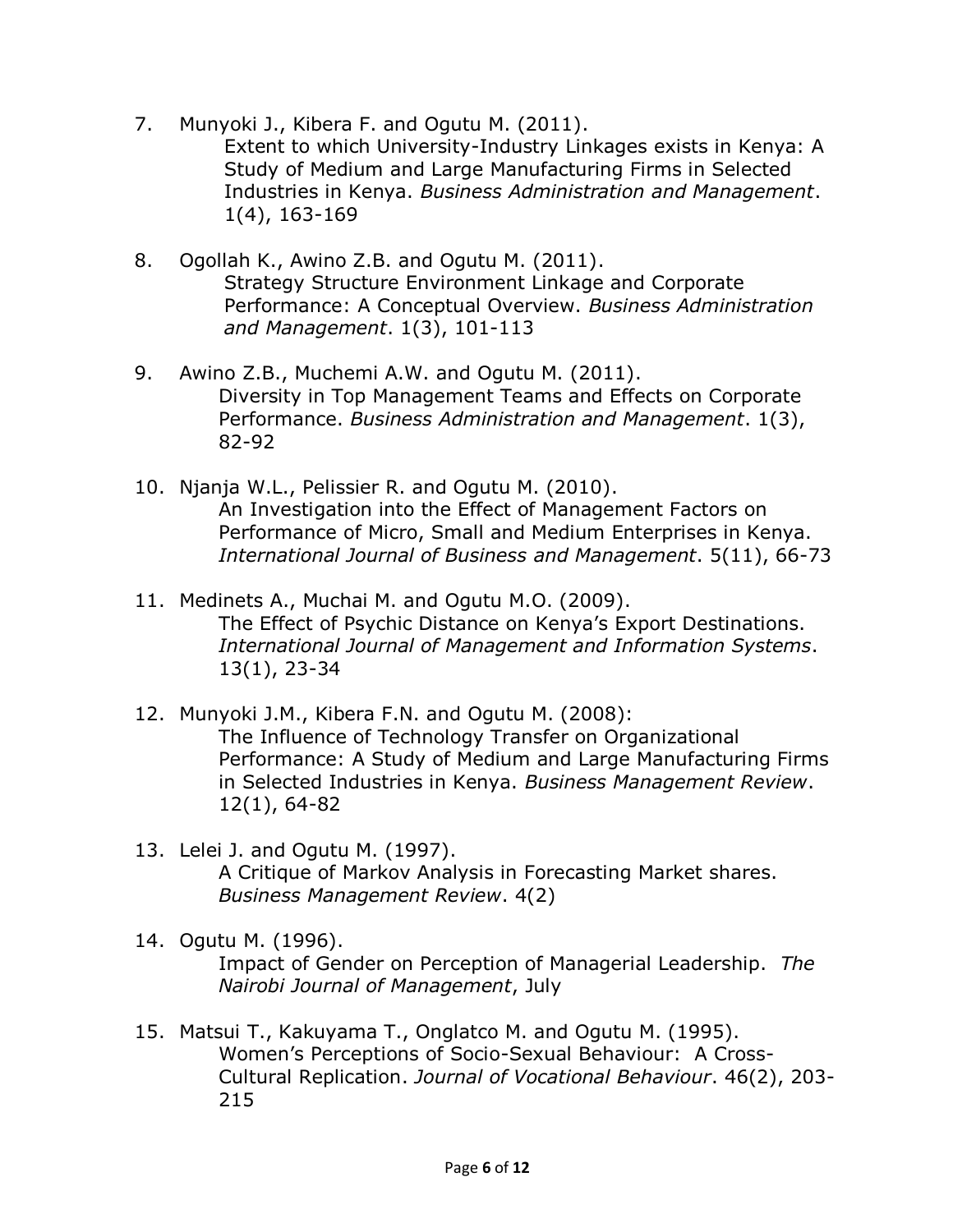#### **Book Chapter**

Ogutu M. (1996).

Business and Society. In Introduction to Business: A Kenyan Perspective. Edited by F.N. Kibera. *Kenya Literature Bureau*, Nairobi, Kenya

## **DISSERTATION AND RESEARCH PROJECTS**

#### **Conducted by me**

- 1. Gender and Prejudicial Perception of the Leadership of a Manager: A Cognitive Categorization Perspective (Ph.D. Dissertation, 1994, Soka University, Japan)
- 2. Advertising Agencies in Kenya: Their Nature and Operations (MBA Research Project, 1983, University of Nairobi, Kenya)
- 3. Self-image and Retail Store Patronage (MBA Independent Paper, 1982, University of Nairobi, Kenya)
- 4. Candidate's Beliefs and Behaviour in Selection Interviews (MBA Independent Paper, 1982, University of Nairobi, Kenya)
- 5. Conducted a Customer Service Competition for Barclays Bank, Kenya, 1987

### **PhD Dissertations Supervised**

- 1. Oyele Kate Litondo. Mobile Phones and E-commerce among Micro and Small Enterprise in the Informal Sector: An Empirical Investigation of Entrepreneurship in Nairobi (University of Nairobi PhD Thesis in Business Administration, 2010)
- 2. Njanja Lilian Wanjiru. An Investigation into Management Strategies Affecting Performance of Micro, Small and Medium Enterprises (MSMEs) in Kenya (University of South Africa Doctor of Commerce Thesis, 2009)
- 3. Oloko Margaret.

The Influence of Power Distance Culture on the Relationship between Empowerment and Performance: A Study of Multinational Corporations in Kenya (University of Nairobi PhD Thesis in Business Administration, 2008)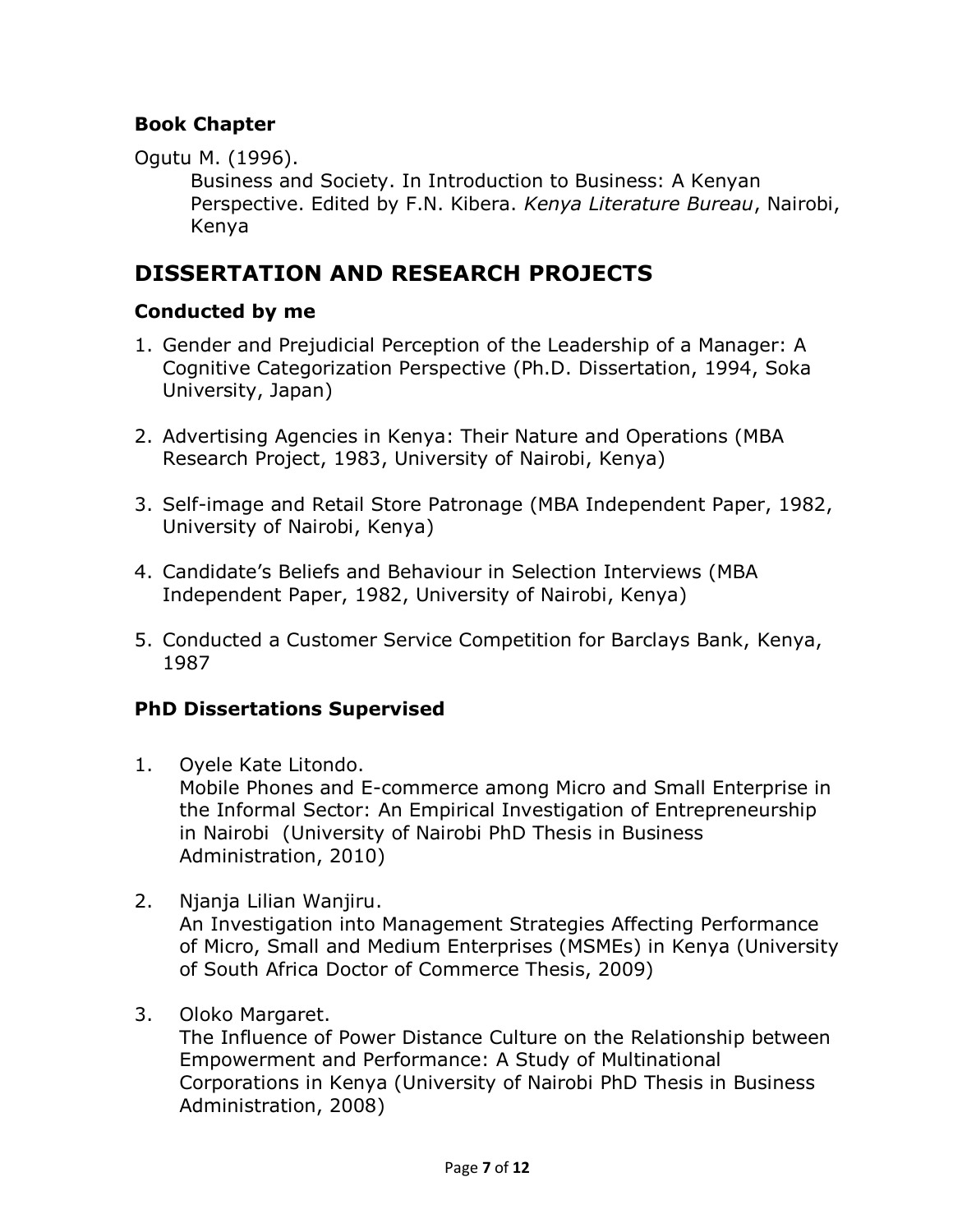4. Ongore Vincent.

The Effect of Ownership Structure, Board Effectiveness and Managerial Discretion on Performance of Listed Companies in Kenya (University of Nairobi PhD Thesis in Business Administration, 2008)

5. Ogolla Julius Maima.

Technology Diffusion and its Impact on Product Development in the Informal Metal Working Sector in Kenya (University of Nairobi PhD Thesis in Mechanical and Manufacturing Engineering, 2007)

6. Kidombo Harriet.

Human Resource Strategic Orientation, Organizational Commitment and Firm Performance in Large Private Manufacturing Firms in Kenya (University of Nairobi PhD Thesis in Business Administration, 2007)

7. Awino Zachary Bolo.

The Effect of Selected Strategy Variables on Corporate Performance: A Survey of Supply Chain Management in Large Private Manufacturing Firms in Kenya (University of Nairobi PhD Thesis in Business Administration, 2007)

8. Munyoki Justus.

The Effects of Technology Transfer on Organizational Performance: A Study of Medium and Large Manufacturing Firms in Kenya (University of Nairobi PhD Thesis in Business Administration, 2007)

#### **MBA Projects Supervised, University Of Nairobi**

- 1. Amakoye Nehemiah Joab (2010). Strategic Management Practices at Maseno Mission Hospital, Kenya
- 2. Bett Samuel Kipngetich Kitur (2010). Network Expansion Strategies by Airlines Based in Kenya
- 3. Muriuki Sophia (2010). Strategic Planning Practices and Performance of Commercial Banks in Kenya
- 4. Ogendo Joan Lilian (2010). Application of the Balanced Scorecard in Strategy Implementation by Unilever Tea Kenya Limited
- 5. Nderitu Alex Wachira (2010). Strategy Implementation at East African Cables Limited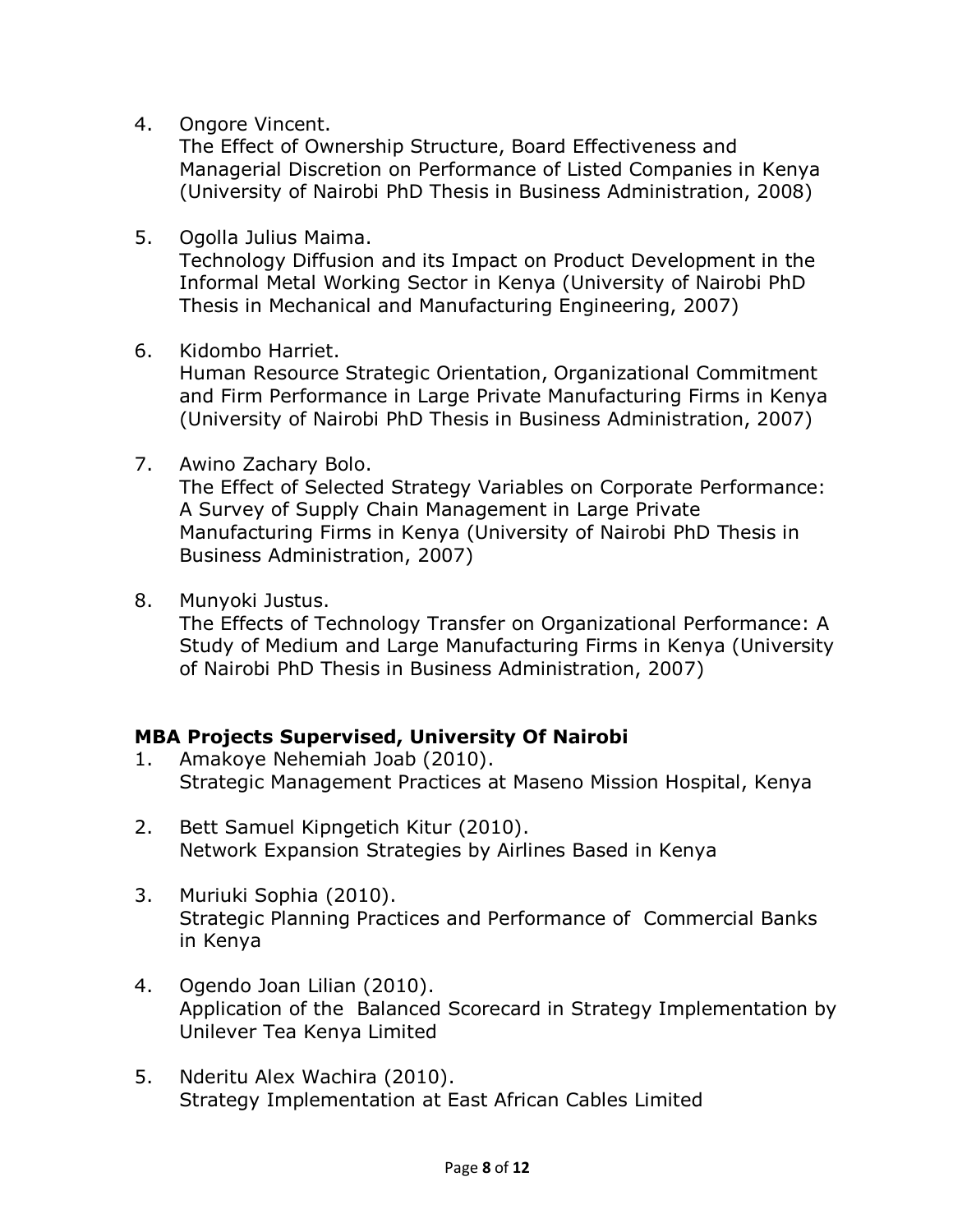- 6. Okeyo Dena Atieno (2010). Influence of Corporate Culture on Management of Strategic Change in Commercial Banks in Kenya
- 7. K'Odera Stephen (2010). The Relationship between Corporate Governance Practices and Client Base in Investment Banks and Stock Brokerage Firms in Kenya
- 8. Mwakio Mwagandi Shadrack (2010). Stress Management at The Transport Department of the Standard Group Limited
- 9. Wawira Mwaniki Irene (2010). Responses of Kenya Electricity Generating Company to Changing Macro Environmental Conditions in Kenya
- 10. Kirapash Mary (2010). Strategies Adopted by Multinational Corporations in Kenya to Cope with the Challenges of Global Financial Crisis
- 11. Ong'ale Samuel Kenneth (2010). Challenges of Strategy Implementation at the Mission for Essential Drugs and Supplies (MEDS)
- 12. Kamau Christine Wanjiku (2010). Response Strategies Adopted by Multinational Corporations to Cope with Barriers of Entry into the Kenyan Market
- 13. Omotoh-Nyaidho Pamela Akinyi (2010). Collaborative Strategies Applied by the Humanitarian Agencies in the Internally Displaced Persons (IDPs) Operations in Kenya
- 14. Omondi Elliab Wanyangu (2010). Strategic Planning of Football Clubs in the Kenya Premier League
- 15. Samuel Carol M. (2010). Strategies Adopted by Multinational Corporations to Cope with Competition in Kenya
- 16. Wawira Njagi Lucy (2009). Effectiveness of Know Your Customer (KYC) Policies Adopted by Commercial Banks in Kenya in Reducing Money Laundering and Fraud Incidences
- 17. Nyandoto Dalton T. Opollo (2009). Real-Time Strategic Issue Management Practices by Large Scale Tea Producers in Kenya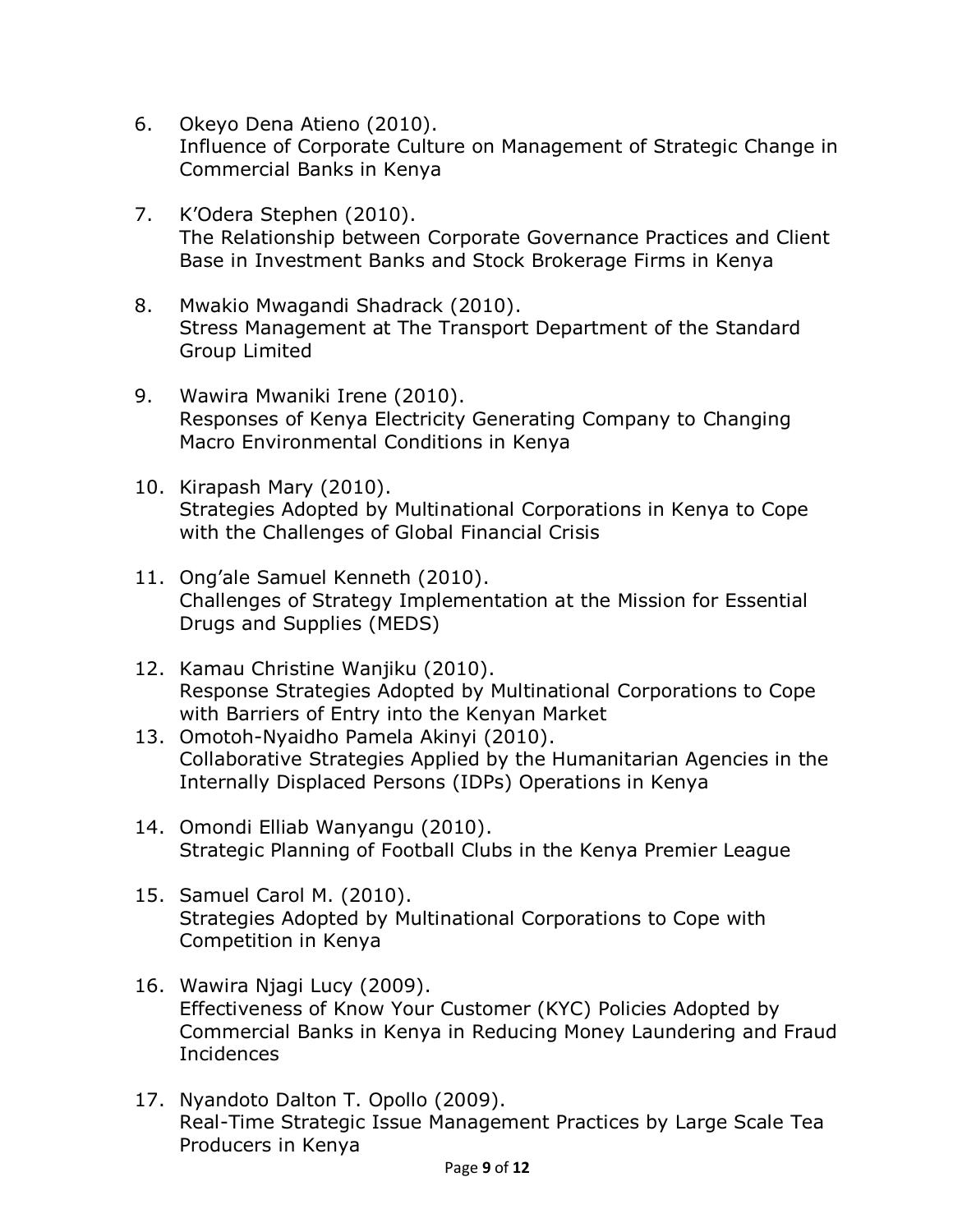- 18. Ombok Florence Amollo (2009). Response Strategies of International Non-governmental Organizations in Nairobi to Changes in the Macro environment
- 19. Icharia Sylvia Njeri (2009). Critical Success Factors in Kenya Certificate of Secondary Education Examinations in Public Secondary Schools in Kiambaa Division
- 20. Karanja Dennis M. (2009). Competitive Strategies and Performance of Firms in the Software Industry in Kenya
- 21. Mburu Stephen Ng'ang'a (2009). Passengers' Perceptions of Low Cost Airlines and Full Service Carriers: A Case Study of FLY540 and Kenya Airways
- 22. Kamotho James Mwai (2009). Key Success Factors in the Coffeehouse Business in Nairobi, Kenya
- 23. Oketch Judith Atieno (2009). The Link Between Strategy and Key Industry Success Factors among Commercial Banks in Kenya
- 24. Mugo Annabelle Wangui (2009). Competitive Strategies Adopted by Islamic Banks: A Comparative Study of Kenya and the United Arab Emirates
- 25. Muthoni Kihanya Anne (2009). Managing Resistance to Strategic Change in the Dairy Industry in Kenya: A Case Study of Githunguri Dairy Farmers Co-operative Society Limited
- 26. Mutua Angela Wanjiru (2009). Strategic Change Management at FAULU Kenya
- 27. Thuku Peter Njeri (2009). Direct Sales Strategy and Competitive Advantage Among Commercial Banks in Kenya
- 28. Mwitari Stephen Njuraita (2009). Strategic Management Practices of Firms in the Wines and Spirits Industry in Kenya
- 29. Gatune Joel Kuria (2009). Corporate Governance Practices of Stock Brokerage Firms in Kenya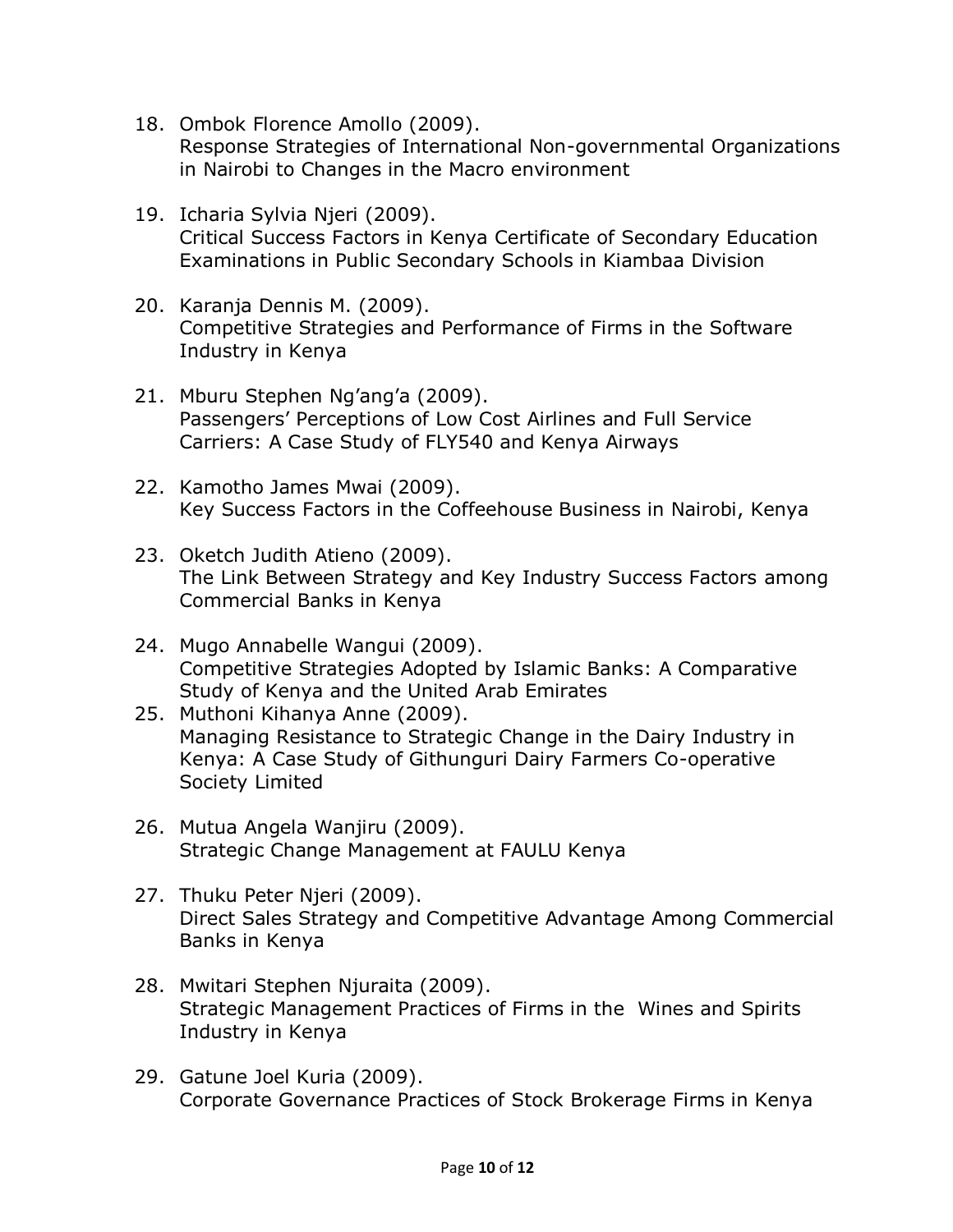30. Borona Gloria K. (2009). Strategic Change Management at the National Museums of Kenya

#### **Other Masters Projects Supervised**

- 1. Supervised several graduate and undergraduate research projects of the University of Nairobi and one of Makerere University (most of them from 1995 to date)
- 2. Attitudes Towards Life Assurance: A case study of the middle class in Nairobi (MBA Research Project, 1987)
- 3. Post-Independent Industrial Development Policy in Kenya: Implementation and Problems (MBA Research Project, 1987, Pacific State University, USA)
- 4. Advertising timing strategy: The practice in Kenya (MBA Research Project, 1986)
- 5. Adoption of the Marketing Concept: The case of the Financial Institutions in Kenya (MBA Research Project, 1986)

## **CONFERENCE PAPERS**

- 1. Busolo K., Ogutu M. Njanja L., Kama A. and Ogutu R. Indigenous Knowledge Management in the Global Economy: A perspective of Cottage Industry in Kenya (First Annual Kabarak International Conference, Nakuru 2011)
- 2. Oloko M.A. and Ogutu M. Influence of Power Distance on Employee Empowerment and Multinational Corporations in Kenya (African International Business and Management Conference, Nairobi 2011)
- 3. Oloko M.A. and Ogutu M. The Influence of Power Distance on the Relationship Between Employee Empowerment and Empowerment Outcomes in Multinational Corporations in Kenya (African International Business and Management Conference, Nairobi 2011)
- 4. Kariuki P.M., Awino Z. and Ogutu M. Effect of Firm Level Factors, Firm Strategy and Business Environment on firm Performance (African International Business and Management Conference, Nairobi 2011)